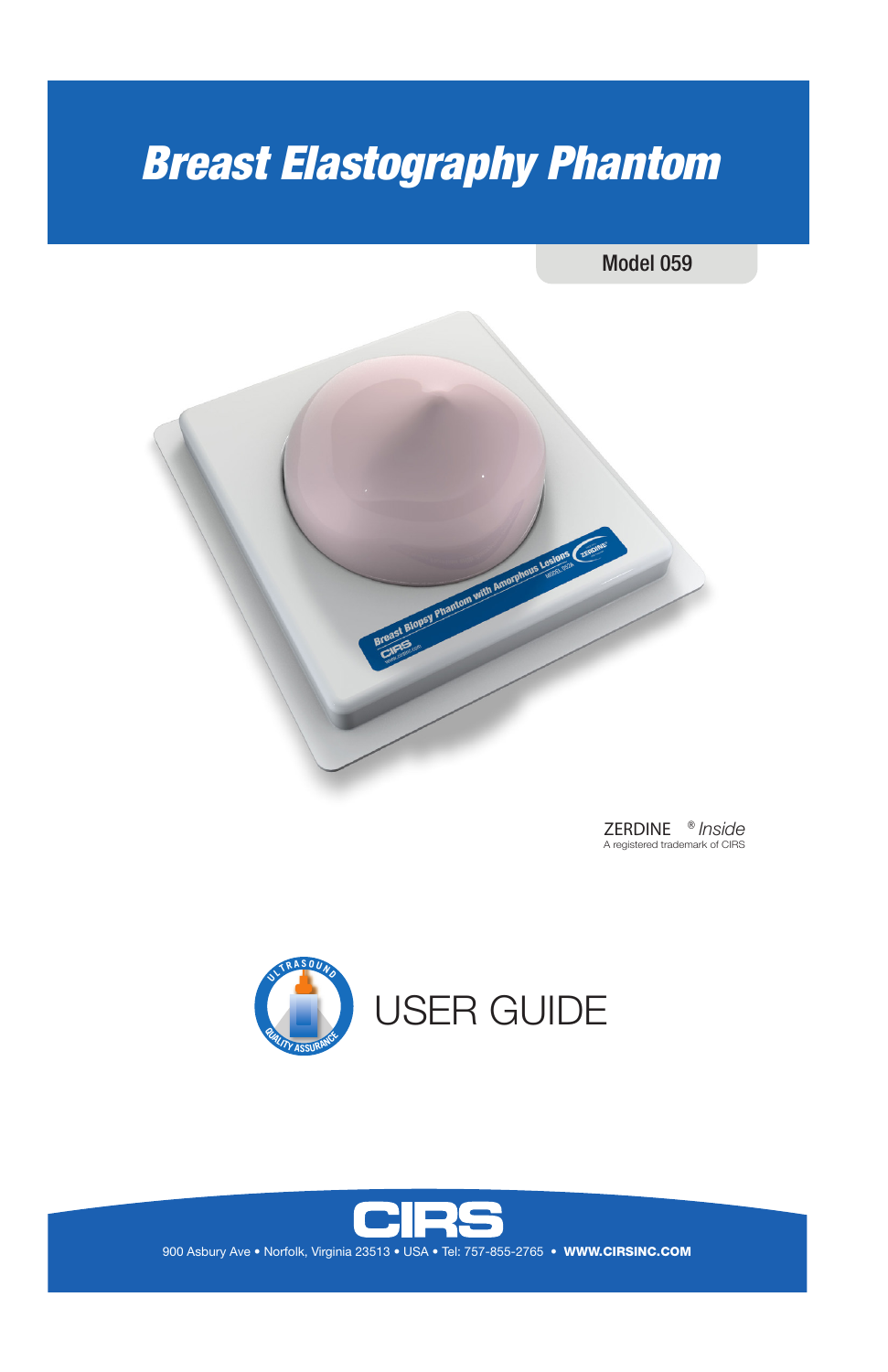# *OBJECTIVE*

The Model 059 is a perfect demonstration tool for sonoelastography, because it accurately mimics the ultrasonic characteristics of tissues found in an average human breast.

## *PHANTOM DESCRIPTION*

The size and shape of the phantom simulates that of an average patient in the supine position.

A special holding tray facilitates proper hand position during the training procedures.

Each phantom measures approximately 14 cm long x 12 cm wide x 7.5 cm high with a volume of 600 cc. Within each phantom, there are 12 masses that are approximately three times harder than the background material and are randomly positioned. These lesions have minimal contrast with conventional ultrasound (hypoechoic relative to background), but will show up readily on elastograms.

## *SPECIFICATIONS*



Tray Dimensions 22.5 cm x 20.0 cm Material **Zerdine®** 

**Size & Weight** 600 cc (14 cm x 12 cm x 7.5 cm)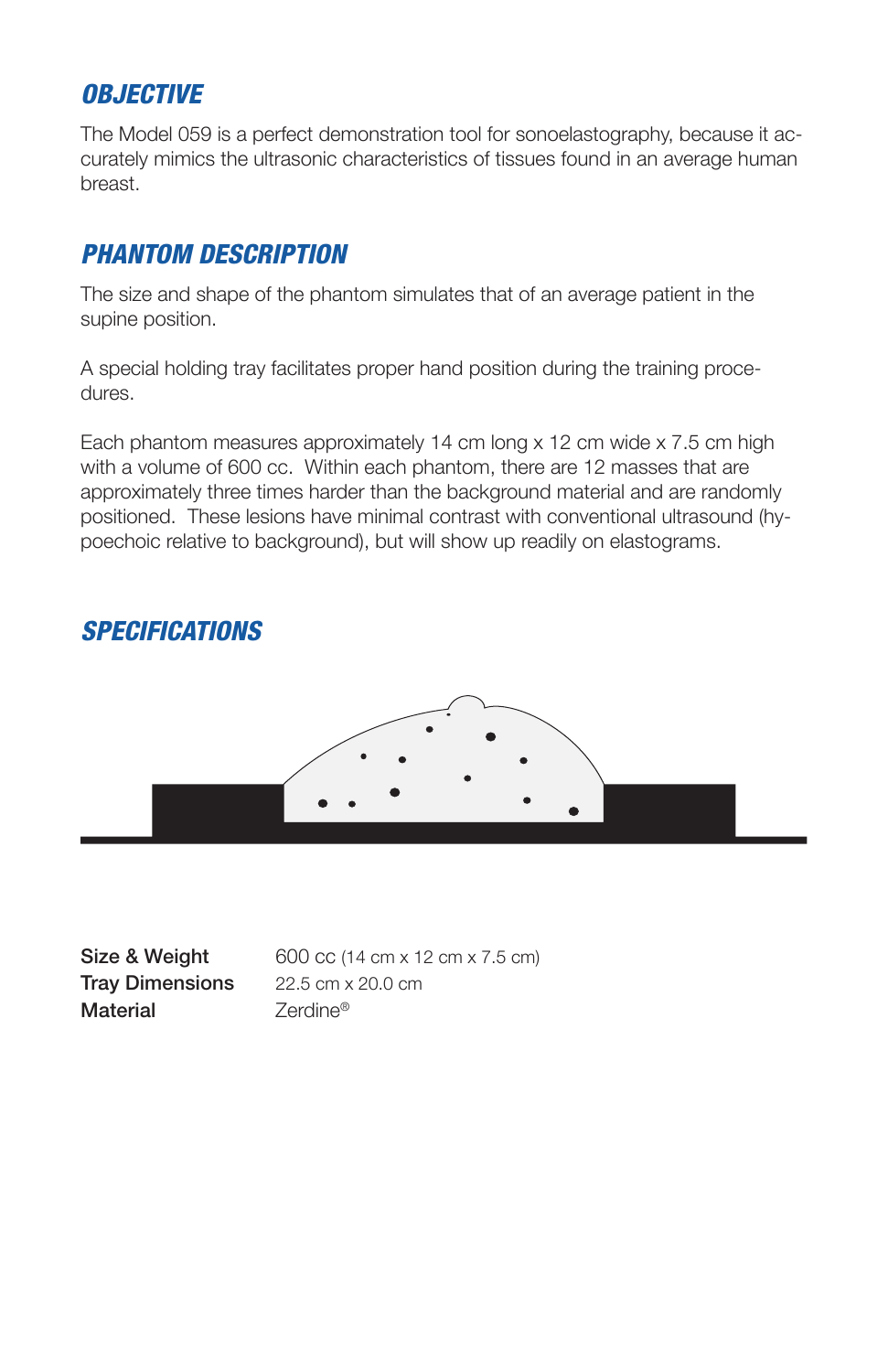# *USE OF THE PHANTOM*

The phantom should not be removed from the white holding tray. The membrane covering the phantom should never be removed. Each phantom contains 12 dense masses which are blue in color. These targets are randomly placed and specifically designed for visualization with elastography and practicing core biopsy procedures.

Before imaging, be sure to place an ample amount of coupling gel on the probe or the polyethylene membrane which covers the phantom.

The phantom can be punctured many times before being "tracked out". Side to side manipulation of the needle within the phantom can produce significant echoic artifacts because this motion tends to introduce air.

If the phantom needs to be stored after the membrane has been punctured, be sure to place it in an air-tight container such as a ziplock bag. This will help avoid desiccation.

# *CARE AND HANDLING*

- This phantom is a disposable product and is not designed for extended use. It can be reused; however, as with any disposable training device, it will continue to deteriorate with each additional puncture.
- For maximum product lifetime, store the phantom in an airtight bag or container. Standard room temperature and humidity is acceptable for storage. Subfreezing temperatures should be avoided during shipping, as the freeze-thaw cycle may damage housing integrity and displace the targets. High temperatures may accelerate desiccation. If signs of weight loss are seen (such as a sunken scanning surface), contact CIRS for assistance.
- Technical questions should be referred to CIRS customer service at (800) 617- 1177.